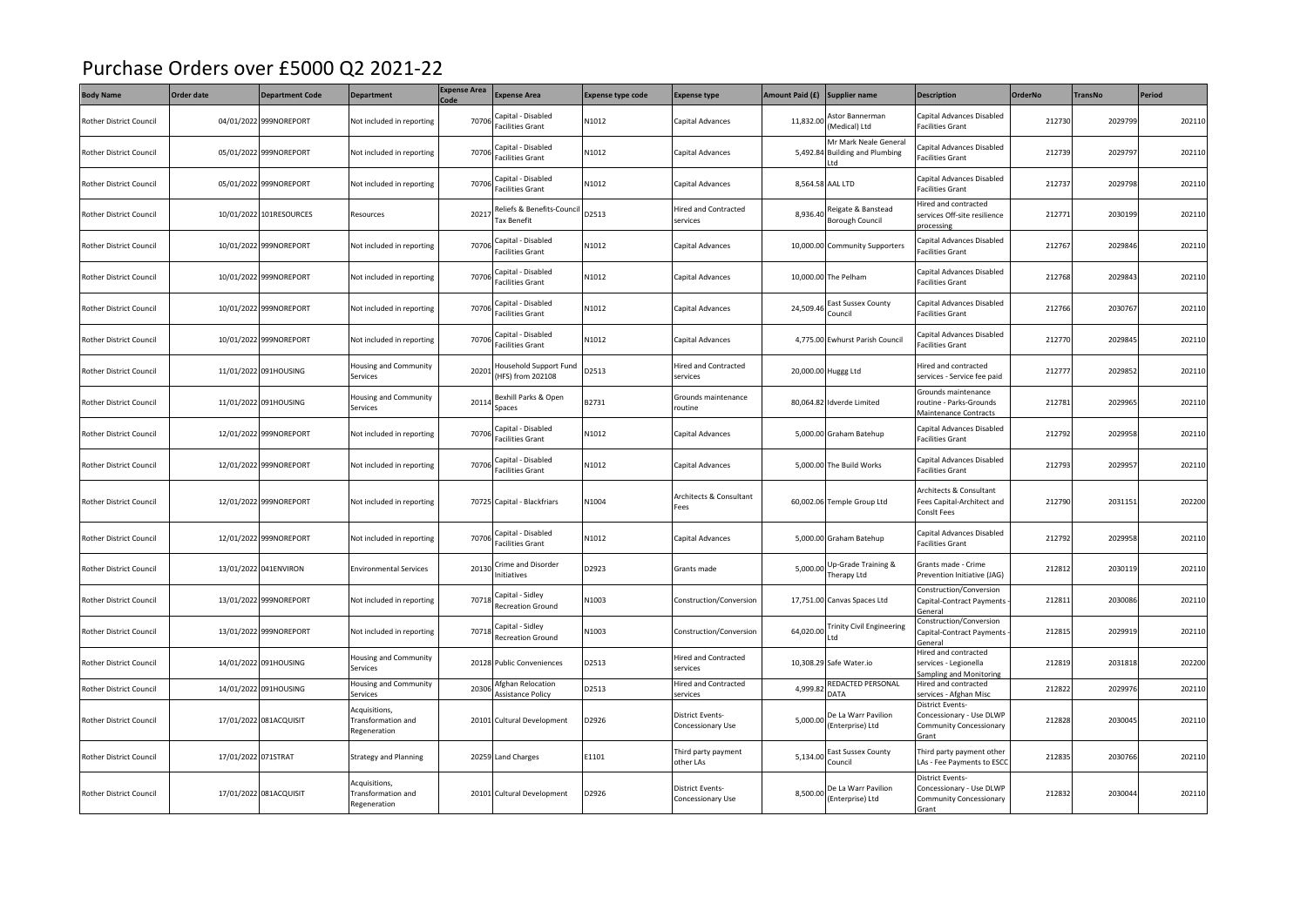| <b>Rother District Council</b> | 17/01/2022 071STRAT |                         | <b>Strategy and Planning</b>                        | 20259 | <b>Land Charges</b>                                            | E1101        | Third party payment<br>other LAs        | 9.336.80  | East Sussex County<br>Council           | Third party payment other<br>LAs - Fee Payments to ESCO                 | 212834 | 2030070 | 202110 |
|--------------------------------|---------------------|-------------------------|-----------------------------------------------------|-------|----------------------------------------------------------------|--------------|-----------------------------------------|-----------|-----------------------------------------|-------------------------------------------------------------------------|--------|---------|--------|
| <b>Rother District Council</b> |                     | 18/01/2022 091HOUSING   | Housing and Community<br>Services                   | 2020  | lousehold Support Fund<br>HFS) from 202108                     | D2513        | Hired and Contracted<br>services        |           | 25,000.00 Huggg Ltd                     | Hired and contracted<br>services - Service fee paid                     | 212864 | 2030047 | 202110 |
| <b>Rother District Council</b> |                     | 20/01/2022 519CAPGRANTS | Capital grant income                                | 4221  | CIL (Community<br>nfratstructure Levy)                         | G1212        | CIL Parish Contribution                 |           | 7,192.80 Northiam Parish Council        | <b>CIL Parish Contribution</b>                                          | 212881 | 2030320 | 202110 |
| <b>Rother District Council</b> | 20/01/2022 071STRAT |                         | <b>Strategy and Planning</b>                        | 2025  | ocal Development<br>ramework                                   | D2513        | Hired and Contracted<br>services        | 10,181.71 | East Sussex County<br>Council           | Hired and contracted<br>services - LDF Consultancy                      | 212892 | 2030068 | 202110 |
| <b>Rother District Council</b> | 20/01/2022          | 519CAPGRANTS            | Capital grant income                                | 4221  | CIL (Community<br>nfratstructure Levy)                         | 31212        | CIL Parish Contribution                 |           | 19,529.90 Brede Parish Council          | CIL Parish Contribution                                                 | 212876 | 2030315 | 20211  |
| Rother District Council        | 20/01/2022          | 519CAPGRANTS            | Capital grant income                                | 4221  | CIL (Community<br>nfratstructure Levy)                         | G1212        | CIL Parish Contribution                 |           | 24,619.00 Camber Parish Council         | CIL Parish Contribution                                                 | 21287  | 2030316 | 202110 |
| <b>Rother District Council</b> | 20/01/2022          | 519CAPGRANTS            | Capital grant income                                | 4221  | CIL (Community<br>nfratstructure Levy)                         | G1212        | CIL Parish Contribution                 |           | 49,074.48 Battle Town Council           | CIL Parish Contribution                                                 | 212875 | 203031  | 202110 |
| <b>Rother District Council</b> |                     | 21/01/2022 041ENVIRON   | <b>Environmental Services</b>                       | 32144 | EH Environmental<br>Services Admin R + W<br>artnership         | D2639        | Departmental Systems                    | 12,000.00 | <b>NEC Software Solutions</b><br>UK Ltd | epartmental Systems -<br>EnvH-Northgate Support &<br>Maintenance        | 212896 | 2030836 | 202110 |
| <b>Rother District Council</b> |                     | 21/01/2022 041ENVIRON   | <b>Environmental Services</b>                       |       | EH Food Hyg / Idc /<br>32133 Water Purity R + W<br>Partnership | D2513        | Hired and Contracted<br>services        | 4,250.00  | Chilled Foods Associates<br>Ltd         | lired and contracted<br>services - Service fee paid                     | 212898 | 2030082 | 202110 |
| <b>Rother District Council</b> |                     | 24/01/2022 101RESOURCES | Resources                                           | 20239 | Computer Services                                              | D2635        | Computer Licences                       | 5,250.00  | <b>NEC Software Solutions</b><br>UK Ltd | Computer Licences<br>Maintenance/Upgrading of<br>oftware                | 212908 |         | 202200 |
| <b>Rother District Council</b> | 24/01/2022          | 999NOREPORT             | Not included in reporting                           | 7070  | Capital - Disabled<br>acilities Grant                          | N1012        | Capital Advances                        |           | 10,000.00 A and A J Bishop              | Capital Advances Disabled<br>acilities Grant                            | 212901 | 2030109 | 202110 |
| <b>Rother District Council</b> | 24/01/2022          | 101RESOURCES            | Resources                                           | 20222 | Accountancy                                                    | D2636        | Computer Software                       |           | 15,041.88 Integra Associates Ltd        | Computer Software -<br>harged to departments                            | 212906 | 2031233 | 202200 |
| <b>Rother District Council</b> |                     | 27/01/2022 999NOREPORT  | Not included in reporting                           | 70754 | Capital - King Offa<br>Residential Development N1004<br>icheme |              | Architects & Consultant<br>ees          |           | 6,125.00 Campbell Reith Hill LLP        | Architects & Consultant<br>ees Capital-Architect and<br>Consit Fees     | 212937 |         | 202200 |
| Rother District Council        | 28/01/2022          | 999NOREPORT             | Not included in reporting                           | 7070  | Capital - Disabled<br>acilities Grant                          | <b>V1012</b> | Capital Advances                        |           | 10,000.00 Alfa Electric Ltd             | Capital Advances Disabled<br>acilities Grant                            | 212941 | 203023  | 202110 |
| <b>Rother District Council</b> |                     | 31/01/2022 041ENVIRON   | <b>Environmental Services</b>                       | 3213  | EH Food Hyg / Idc /<br>Water Purity R + W<br>Partnership       | D2513        | Hired and Contracted<br>services        | 5,000.96  | Food Safety Guardians<br>td             | Hired and contracted<br>services - Service fee paid                     | 212964 |         | 202200 |
| <b>Rother District Council</b> |                     | 01/02/2022 101RESOURCES | Resources                                           | 20209 | Corporate management                                           | D2636        | Computer Software                       | 5,225.00  | Capita Business Services                | Computer Software<br>charged to departments                             | 212984 |         | 202200 |
| <b>Rother District Council</b> |                     | 01/02/2022 081ACQUISIT  | Acquisitions,<br>Transformation and<br>Regeneration | 20232 | Nlpg-E-Government                                              | D2635        | Computer Licences                       |           | 7,650.00 GGP Systems Ltd                | Computer Licences GIS<br>System                                         | 212972 |         | 202200 |
| <b>Rother District Council</b> |                     | 01/02/2022 091HOUSING   | lousing and Community<br>Services                   | 2011  | Bexhill Parks & Open<br>Spaces                                 | B2731        | Grounds maintenance<br>routine          |           | 68,010.49 Idverde Limited               | Grounds maintenance<br>routine - Parks-Grounds<br>Maintenance Contracts | 212980 | 2030467 | 202111 |
| <b>Rother District Council</b> | 03/02/2022          | 999NOREPORT             | Not included in reporting                           | 7070  | Capital - Disabled<br>acilities Grant                          | N1012        | Capital Advances                        |           | 5,000.00 Graham Batehup                 | Capital Advances Disabled<br>acilities Grant                            | 213008 | 2030358 | 20211  |
| <b>Rother District Council</b> | 03/02/2022          | 091HOUSING              | lousing and Community<br>iervices                   | 2012  | Cemeteries                                                     | B1100        | Repairs to Premises                     | 4,759.50  | Hailsham Roadway<br>Construction Ltd    | Repairs to Premises -<br><b>Access System Service</b>                   | 213004 | 203126  | 202111 |
| <b>Rother District Council</b> |                     | 03/02/2022 999NOREPORT  | Not included in reporting                           | 7075  | Capital - Temporary<br>Accommodation                           | D2513        | Hired and Contracted<br>services        |           | 4,983.50 The Pelham                     | Hired and contracted<br>services - Service fee paid                     | 213009 | 2030379 | 202110 |
| <b>Rother District Council</b> |                     | 04/02/2022 091HOUSING   | Housing and Community<br>Services                   | 2020  | lousehold Support Fund<br>HFS) from 202108                     | D2513        | <b>Hired and Contracted</b><br>services |           | 10,000.00 Huggg Ltd                     | Hired and contracted<br>services - Service fee paid                     | 213019 | 2030471 | 202111 |
| <b>Rother District Council</b> | 04/02/2022          | 091HOUSING              | Housing and Community<br>ervices                    | 2010  | Bexhill Promenade &<br>oreshore                                | B1100        | Repairs to Premises                     |           | 4,270.00 Spalding Enterprises Ltd       | Repairs to Premises -<br>Beach maintenance                              | 213018 | 2031816 | 202111 |
| <b>Rother District Council</b> |                     | 07/02/2022 081ACQUISIT  | Acquisitions,<br>Transformation and<br>Regeneration | 20338 | -12 Beeching Road<br><b>Studios (Regeneration</b><br>Project)  | D1201        | Equipment & Materials                   | 6,760.08  | AirTight Security Systems<br>Ltd        | Equipment & Materials -<br>CCTV                                         | 213029 |         | 202200 |
| <b>Rother District Council</b> |                     | 07/02/2022 081ACQUISIT  | Acquisitions,<br>Transformation and<br>Regeneration | 20338 | 7-12 Beeching Road<br><b>Studios (Regeneration</b><br>roject)  | D2513        | Hired and Contracted<br>services        | 7,662.70  | Hailsham Roadway<br>Construction Ltd    | lired and contracted<br>services - Service fee paid                     | 213027 | 2031410 | 202111 |
| <b>Rother District Council</b> |                     | 07/02/2022 081ACQUISIT  | Acquisitions,<br>Transformation and<br>Regeneration | 2010  | Ancient Monuments &<br>Gazebo                                  | B1100        | Repairs to Premises                     | 17,255.55 | Thomas Ford and<br>Partners             | Repairs to Premises -<br>Repairs Refurbishment of<br>oremises           | 213021 |         | 202200 |
| <b>Rother District Council</b> |                     | 10/02/2022 091HOUSING   | lousing and Community<br>Services                   |       | 20113 Bexhill Leisure Pool                                     | B1100        | Repairs to Premises                     | 19,736.00 | Sterling Hydrotech<br>Limited           | Repairs to Premises<br>Pumps Maintenance/<br>Repairs                    | 213055 |         | 202200 |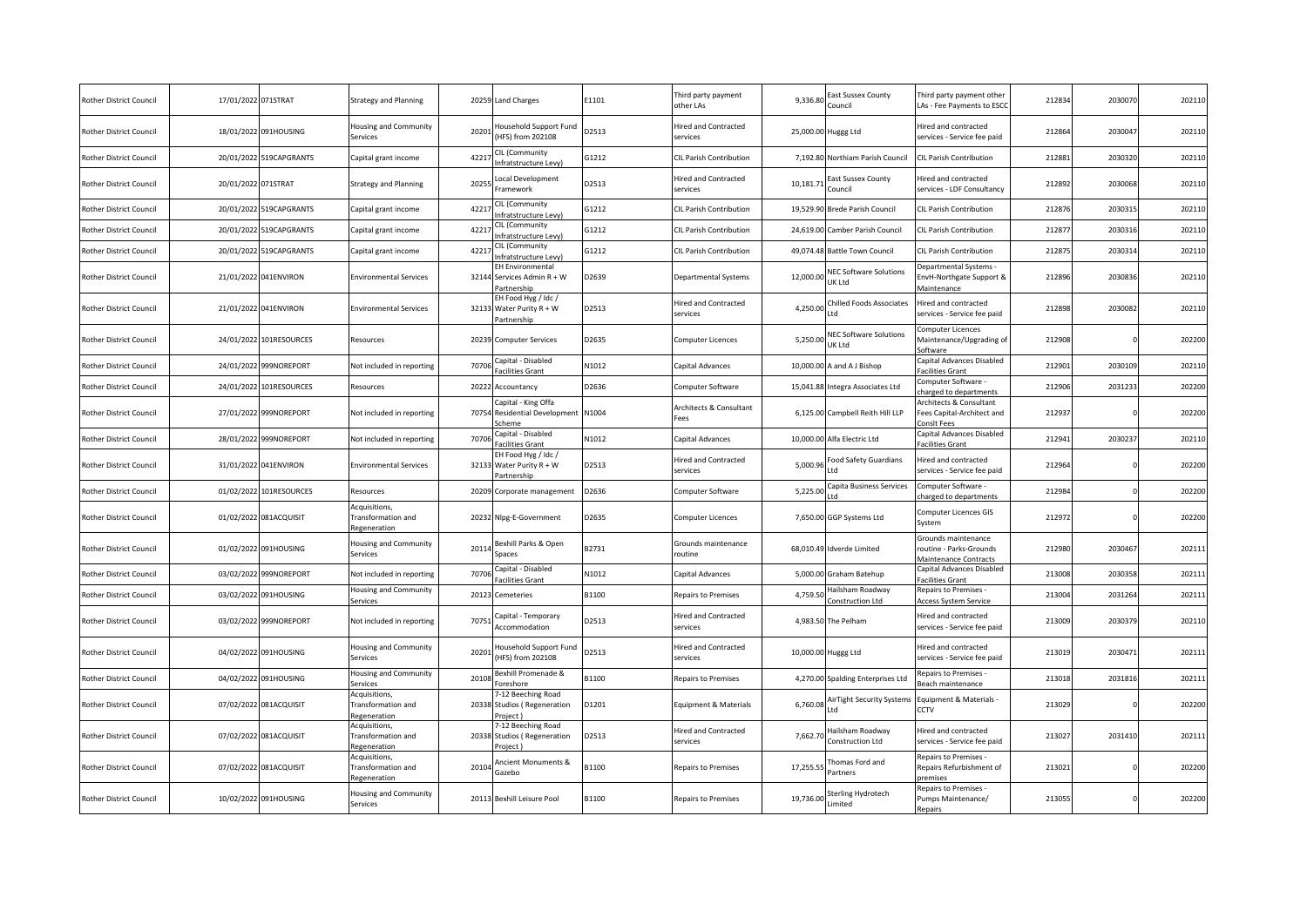| <b>Rother District Council</b> | 10/02/2022 071STRAT |                         | <b>Strategy and Planning</b>                               | 20244 | General Planning<br>Expenses                 | D2922 | Subscriptions                           | 4,535.00  | Haymarket Media Group<br>ht I                         | ubscriptions -<br>Subscription to<br>rganisations                                                  | 213058 |         | 202200 |
|--------------------------------|---------------------|-------------------------|------------------------------------------------------------|-------|----------------------------------------------|-------|-----------------------------------------|-----------|-------------------------------------------------------|----------------------------------------------------------------------------------------------------|--------|---------|--------|
| Rother District Council        | 11/02/2022          | 101RESOURCES            | Resources                                                  | 20216 | Cost Of Collection                           | D2636 | Computer Software                       | 5,340.00  | Capita Business Services                              | Computer Software<br>harged to departments                                                         | 21308  |         | 202200 |
| Rother District Council        |                     | 11/02/2022 101RESOURCES | Resources                                                  | 20239 | <b>Computer Services</b>                     | D2632 | <b>Additional Computer</b><br>Equipment |           | 6,732.90 Computacenter (UK) Ltd                       | <b>Additional Computer</b><br>Equipment - New<br>C/Computer                                        | 213066 |         | 202200 |
| <b>Rother District Council</b> | 11/02/2022          | 101RESOURCES            | Resources                                                  | 20209 | Corporate management                         | D2636 | Computer Software                       | 9,500.00  | Capita Business Services                              | Computer Software -<br>harged to departments                                                       | 213080 |         | 202200 |
| Rother District Council        |                     | 11/02/2022 091HOUSING   | Housing and Community<br>Services                          |       | 20137 Car Parks                              | D2513 | <b>Hired and Contracted</b><br>services | 18,122.64 | Flowbird Smart City UK<br>Ltd                         | lired and contracted<br>ervices - Car Parks-CALE<br>Online Software Service for<br>ticket machines | 213083 | 2031228 | 202111 |
| Rother District Council        |                     | 14/02/2022 081ACQUISIT  | Acquisitions,<br><b>Transformation and</b><br>Regeneration | 20307 | COVID19 WBF Welcome<br><b>Back Fund</b>      | D2513 | <b>Hired and Contracted</b><br>services |           | 8,872.30 Wybone Ltd                                   | lired and Contracted<br>Services - Welcome Back<br>Fund Grant associated<br>xpenditure             | 213085 | 2031607 | 202111 |
| Rother District Council        | 15/02/2022          | 999NOREPORT             | Not included in reporting                                  | 70706 | Capital - Disabled<br>acilities Grant        | N1012 | Capital Advances                        | 5,000.00  | Gregory (Kent) Ltd                                    | Capital Advances Disabled<br>acilities Grant                                                       | 213106 | 2030779 | 20211  |
| Rother District Council        | 15/02/2022          | 999NOREPORT             | Not included in reporting                                  | 70706 | Capital - Disabled<br>Facilities Grant       | N1012 | Capital Advances                        | 6,000.00  | The Build Works                                       | Capital Advances Disabled<br>acilities Grant                                                       | 21311  | 2030782 | 20211: |
| Rother District Council        | 15/02/2022          | 999NOREPORT             | Not included in reporting                                  | 70706 | Capital - Disabled<br>acilities Grant        | N1012 | Capital Advances                        | 7,339.16  | A and A J Bishop                                      | Capital Advances Disabled<br>acilities Grant                                                       | 21311  | 2030786 | 20211: |
| Rother District Council        | 15/02/2022          | 999NOREPORT             | Not included in reporting                                  | 70706 | Capital - Disabled<br>Facilities Grant       | N1012 | Capital Advances                        | 7,655.51  | Hedley Visick Ltd                                     | Capital Advances Disabled<br>acilities Grant                                                       | 213113 | 2030784 | 20211  |
| <b>Rother District Council</b> |                     | 16/02/2022 999NOREPORT  | Not included in reporting                                  | 70751 | Capital - Temporary<br>Accommodation         | D2513 | <b>Hired and Contracted</b><br>services |           | 5,789.00 THE PELHAM CIO                               | lired and contracted<br>services - Service fee paid                                                | 213128 |         | 202200 |
| Rother District Council        |                     | 17/02/2022 999NOREPORT  | Not included in reporting                                  | 70706 | Capital - Disabled<br>Facilities Grant       | N1012 | Capital Advances                        | 5,000.00  | Mr Mark Neale General<br><b>Building and Plumbing</b> | Capital Advances Disabled<br>acilities Grant                                                       | 213149 | 2030798 | 202111 |
| Rother District Council        | 17/02/2022          | 999NOREPORT             | Not included in reporting                                  | 70706 | Capital - Disabled<br>acilities Grant        | N1012 | Capital Advances                        | 6,128.46  | A and A J Bishop                                      | apital Advances Disabled<br>acilities Grant                                                        | 213156 | 2030796 | 20211  |
| Rother District Council        | 17/02/2022          | 999NOREPORT             | Not included in reporting                                  | 70706 | Capital - Disabled<br>Facilities Grant       | N1012 | Capital Advances                        | 6,600.00  | <b>GMS Adaptations</b>                                | Capital Advances Disabled<br>acilities Grant                                                       | 21315  | 203079  | 20211: |
| Rother District Council        | 17/02/2022          | 999NOREPORT             | Not included in reporting                                  | 70706 | Capital - Disabled<br>acilities Grant        | N1012 | Capital Advances                        | 7,404.10  | Griffin and Son                                       | Capital Advances Disabled<br>acilities Grant                                                       | 21315  | 2030792 | 20211: |
| <b>Rother District Council</b> |                     | 17/02/2022 091HOUSING   | Housing and Community<br>Services                          | 20201 | lousehold Support Fund<br>(HFS) from 202108  | D2513 | <b>Hired and Contracted</b><br>services |           | 8,500.00 Huggg Ltd                                    | lired and contracted<br>services - Service fee paid                                                | 21314  | 2030790 | 202111 |
| <b>Rother District Council</b> |                     | 17/02/2022 999NOREPORT  | Not included in reporting                                  |       | 70737 Capital - Barnhorn Green N1004         |       | Architects & Consultant<br>Fees         | 8,510.00  | Ambiental Environmenta<br>Assessments Ltd             | Architects & Consultant<br>ees Capital-Architect and<br>onsit Fees                                 | 213144 |         | 202200 |
| Rother District Council        | 21/02/2022          | 999NOREPORT             | Not included in reporting                                  | 70706 | Capital - Disabled<br>Facilities Grant       | N1012 | Capital Advances                        |           | 5,934.00 Prestige Stairlifts Ltd                      | Capital Advances Disabled<br>acilities Grant                                                       | 21317  | 2030899 | 20211  |
| Rother District Council        |                     | 21/02/2022 999NOREPORT  | Not included in reporting                                  | 7071  | Capital - Sidley<br><b>Recreation Ground</b> | N1003 | Construction/Conversion                 | 92,150.00 | <b>Frinity Civil Engineering</b><br>td                | Construction/Conversion<br>Capital-Contract Payments<br>ieneral                                    | 213168 | 2031227 | 202111 |
| Rother District Council        |                     | 22/02/2022 081ACQUISIT  | Acquisitions,<br>Fransformation and<br>Regeneration        | 20307 | COVID19 WBF Welcome<br>Back Fund             | D2513 | Hired and Contracted<br>services        |           | 8,410.00 PEL UK Rentals Ltd                           | lired and Contracted<br>Services - Welcome Back<br>Fund Grant associated<br>xpenditure             | 213206 | 2031606 | 202111 |
| Rother District Council        |                     | 22/02/2022 091HOUSING   | <b>Housing and Community</b><br>Services                   | 20204 | <b>Housing Administration</b><br>Account     | 41110 | <b>Agency Staff</b>                     |           | 10,000.00 Oyster Partnership                          | Agency Staff                                                                                       | 21319  | 2031858 | 202200 |
| <b>Rother District Council</b> |                     | 22/02/2022 999NOREPORT  | Not included in reporting                                  |       | 70725 Capital - Blackfriars                  | N1004 | Architects & Consultant<br>Fees         |           | 75,000.00 Networx Utilities Limited                   | Architects & Consultant<br>Fees Capital-Architect and<br>onsit Fees                                | 213185 | 2031486 | 202111 |
| Rother District Council        | 22/02/2022          | 999NOREPORT             | Not included in reporting                                  | 70706 | Capital - Disabled<br>Facilities Grant       | N1012 | Capital Advances                        |           | 4,560.00 Clearwell Mobility Ltd                       | Capital Advances Disabled<br>acilities Grant                                                       | 213184 | 2030894 | 20211  |
| Rother District Council        |                     | 24/02/2022 101RESOURCES | Resources                                                  | 20239 | <b>Computer Services</b>                     | D2635 | Computer Licences                       |           | 5,040.00 Computacenter (UK) Ltd                       | Computer Licences -<br>Computer Licence Renewa                                                     | 213217 | 2031193 | 202111 |
| Rother District Council        | 24/02/2022          | 101RESOURCES            | Resources                                                  | 20216 | Cost Of Collection                           | D2513 | <b>Hired and Contracted</b><br>ervices  | 10,000.00 | NEC Software Solutions<br>JK I td                     | lired and contracted<br>ervices Service fee paid                                                   | 213229 | 2031016 | 202200 |
| Rother District Council        |                     | 24/02/2022 101RESOURCES | Resources                                                  | 20212 | Risk<br>Management/Insurance                 | D2520 | Insurance                               | 47,652.56 | Arthur J. Gallagher<br><b>Insurance Brokers Ltd</b>   | nsurance - Property<br>building Insurance                                                          | 213230 |         | 202200 |
| <b>Rother District Council</b> |                     | 24/02/2022 091HOUSING   | <b>Housing and Community</b><br>Services                   | 20201 | Household Support Fund<br>(HFS) from 202108  | D2513 | <b>Hired and Contracted</b><br>services |           | 4,780.00 Huggg Ltd                                    | Hired and contracted<br>services - Service fee paid                                                | 213228 | 2030924 | 202111 |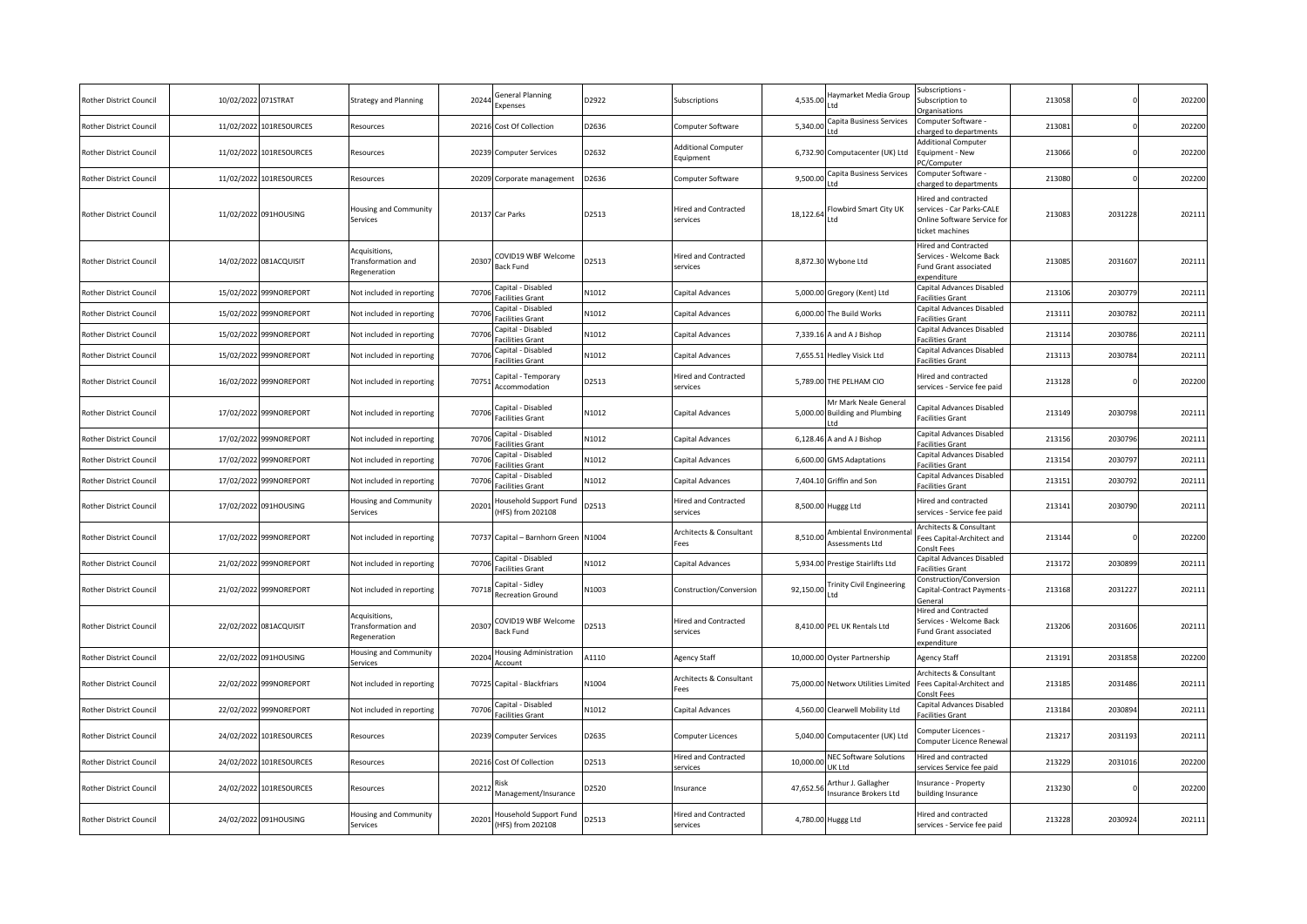| Rother District Council        | 25/02/2022          | 999NOREPORT             | Not included in reporting           | 70706 | Capital - Disabled<br>acilities Grant  | N1012 | Capital Advances                        |           | 15,000.00 Alfa Electric Ltd                                   | Capital Advances Disabled<br>acilities Grant                                 | 213231 | 203101  | 202111 |
|--------------------------------|---------------------|-------------------------|-------------------------------------|-------|----------------------------------------|-------|-----------------------------------------|-----------|---------------------------------------------------------------|------------------------------------------------------------------------------|--------|---------|--------|
| <b>Rother District Council</b> | 25/02/2022          | 999NOREPORT             | Not included in reporting           | 7070  | Capital - Disabled<br>acilities Grant  | N1012 | Capital Advances                        | 4,895.25  | Alfa Electric Ltd                                             | Capital Advances Disabled<br>acilities Grant                                 | 21323  | 203101  | 202111 |
| <b>Rother District Council</b> |                     | 28/02/2022 101RESOURCES | Resources                           | 2021  | lisk<br>Management/Insurance           | D2520 | nsurance                                |           | 9,975.00 Marsh Ltd                                            | Insurance - Terrorism                                                        | 213248 | 2031877 | 202111 |
| <b>Rother District Council</b> |                     | 01/03/2022 091HOUSING   | lousing and Community<br>Services   | 20114 | Bexhill Parks & Open<br>Spaces         | B2731 | Grounds maintenance<br>outine           |           | 64,876.30 Idverde Limited                                     | Grounds maintenance<br>routine - Parks-Grounds<br>Maintenance Contracts      | 213271 | 2031157 | 202112 |
| <b>Rother District Council</b> | 02/03/2022 071STRAT |                         | <b>Strategy and Planning</b>        |       | 20246 Planning Applications            | D2509 | Consultants and Other<br>Services       |           | 12,000.00 Curley Consultants                                  | Consultants and other<br>services - Consultants Fees                         | 213283 |         | 202200 |
| <b>Rother District Council</b> |                     | 03/03/2022 091HOUSING   | Housing and Community<br>Services   |       | 20132 Street & Beach Cleansing E1101   |       | hird party payment<br>other LAs         |           | 5,114.64 Wealden District Council                             | Third Party Payment other<br>LAs - Waste core cost                           | 213320 |         | 202200 |
| Rother District Council        | 03/03/2022          | 999NOREPORT             | Not included in reporting           | 70706 | Capital - Disabled<br>acilities Grant  | N1012 | Capital Advances                        |           | 7,500.00 A and A J Bishop                                     | Capital Advances Disabled<br>acilities Grant                                 | 213314 | 2031124 | 202111 |
| <b>Rother District Council</b> |                     | 03/03/2022 091HOUSING   | Housing and Community<br>Services   |       | 20133 Refuse Collection                | E1101 | hird party payment<br>other LAs         |           | 14,689.35 Wealden District Counci                             | Third Party Payment other<br>As - Waste core cost                            | 213323 | 2031279 | 202112 |
| Rother District Council        |                     | 03/03/2022 091HOUSING   | Housing and Community<br>Services   |       | 20133 Refuse Collection                | E1101 | Third party payment<br>other LAs        |           | 15,343.90 Wealden District Council                            | Third Party Payment other<br>LAs - Waste core cost                           | 213320 | 2031467 | 202112 |
| <b>Rother District Council</b> |                     | 03/03/2022 091HOUSING   | Housing and Community<br>Services   |       | 20132 Street & Beach Cleansing E1101   |       | Third party payment<br>other LAs        |           | 30,687.78 Wealden District Council                            | Third Party Payment other<br>As - Waste core cost                            | 213321 |         | 202200 |
| <b>Rother District Council</b> |                     | 03/03/2022 091HOUSING   | lousing and Community<br>Services   | 20133 | Refuse Collection                      | E1101 | hird party payment<br>other LAs         |           | 92,063.34 Wealden District Council                            | Third Party Payment other<br>LAs - Waste core cost                           | 213321 |         | 202200 |
| <b>Rother District Council</b> | 03/03/2022          | 999NOREPORT             | Not included in reporting           | 70706 | Capital - Disabled<br>acilities Grant  | N1012 | Capital Advances                        |           | 4,200.00 Prestige Stairlifts Ltd                              | Capital Advances Disabled<br>acilities Grant                                 | 213296 | 2031120 | 202111 |
| Rother District Council        |                     | 03/03/2022 091HOUSING   | Housing and Community<br>Services   |       | 20132 Street & Beach Cleansing E1101   |       | Third party payment<br>other LAs        |           | 4,896.45 Wealden District Counci                              | Third Party Payment other<br>LAs - Waste core cost                           | 213322 | 2031278 | 202112 |
| <b>Rother District Council</b> |                     | 07/03/2022 031RESOURCES | Chief Executive &<br>Corporate Core |       | 20179 Communications                   | D2922 | Subscriptions                           | 8,610.91  | The Copyright Licensing<br>Agency Limited                     | ubscriptions -<br>Subscription to<br><b>Organisations</b>                    | 213334 | 2031072 | 202112 |
| <b>Rother District Council</b> |                     | 07/03/2022 101RESOURCES | Resources                           | 20239 | <b>Computer Services</b>               | D2635 | Computer Licences                       | 15,400.00 | <b>NEC Software Solutions</b><br>UK Ltd                       | Computer Licences<br>Maintenance/Upgrading of<br>oftware                     | 213335 | 2031322 | 202112 |
| <b>Rother District Council</b> | 08/03/2022          | 999NOREPORT             | Not included in reporting           | 7070  | Capital - Disabled<br>acilities Grant  | N1012 | Capital Advances                        |           | 5,824.27 Adaptec Mobility Ltd                                 | Capital Advances Disabled<br>acilities Grant                                 | 213354 | 2031249 | 202112 |
| Rother District Council        |                     | 08/03/2022 999NOREPORT  | Not included in reporting           | 7070  | Capital - Disabled<br>Facilities Grant | N1012 | Capital Advances                        |           | Mr Mark Neale General<br>6,000.00 Building and Plumbing<br>td | Capital Advances Disabled<br>Facilities Grant                                | 213353 | 2031242 | 202112 |
| <b>Rother District Council</b> | 09/03/2022          | 091HOUSING              | Housing and Community<br>ervices    | 2010  | Camber Beach &<br>oreshore             | D2513 | Hired and Contracted<br>ervices         | 9,061.47  | East Sussex County<br><b>Council</b>                          | ilming at Camber -ESCC<br>Share of Income                                    | 213373 | 2031289 | 202112 |
| <b>Rother District Council</b> |                     | 09/03/2022 091HOUSING   | Housing and Community<br>Services   | 20137 | Car Parks                              | D2513 | Hired and Contracted<br>services        |           | 24,000.00 Jade Security Services Ltd                          | lired and contracted<br>services - Cash Security<br>ees-Car Parks            | 213374 |         | 202200 |
| <b>Rother District Council</b> |                     | 09/03/2022 091HOUSING   | Housing and Community<br>Services   | 2020  | UK Resettlement<br>(Syrians)           | D2513 | Hired and Contracted<br>services        |           | 4,950.00 JFS Properties                                       | Hired and contracted<br>services - Syrian<br>Resettlement Programme-<br>Rent | 213371 | 2031268 | 202112 |
| <b>Rother District Council</b> |                     | 10/03/2022 101RESOURCES | Resources                           | 2021  | lisk<br>Management/Insurance           | D2520 | nsurance                                |           | 5,000.00 Zurich Insurance plc                                 | nsurance - risk<br>nanagement                                                | 213397 | 2031922 | 202200 |
| Rother District Council        |                     | 10/03/2022 101RESOURCES | Resources                           | 2021  | Risk<br>Management/Insurance           | D2520 | nsurance                                |           | 6,048.28 Zurich Insurance plc                                 | nsurance - Engineering<br>nspections                                         | 213396 | 2031970 | 202200 |
| <b>Rother District Council</b> |                     | 10/03/2022 101RESOURCES | Resources                           | 20212 | Risk<br>Management/Insurance           | D2520 | nsurance                                |           | 17,903.56 Zurich Insurance plc                                | nsurance -<br>Employers/Public/Produc                                        | 213396 | 2031965 | 202200 |
| Rother District Council        |                     | 10/03/2022 101RESOURCES | Resources                           | 20212 | Risk<br>Management/Insurance           | D2520 | nsurance                                |           | 61,437.91 Zurich Insurance plc                                | nsurance -<br>Employers/Public/Produc                                        | 213396 | 2031965 | 202200 |
| <b>Rother District Council</b> | 11/03/2022 071STRAT |                         | <b>Strategy and Planning</b>        | 20259 | <b>Land Charges</b>                    | D2632 | <b>Additional Computer</b><br>Equipment |           | 9,500.00 Ocella Ltd                                           | <b>Additional Computer</b><br>Equipment - OCELLA<br>Amendments/Upgrading     | 213408 |         | 202200 |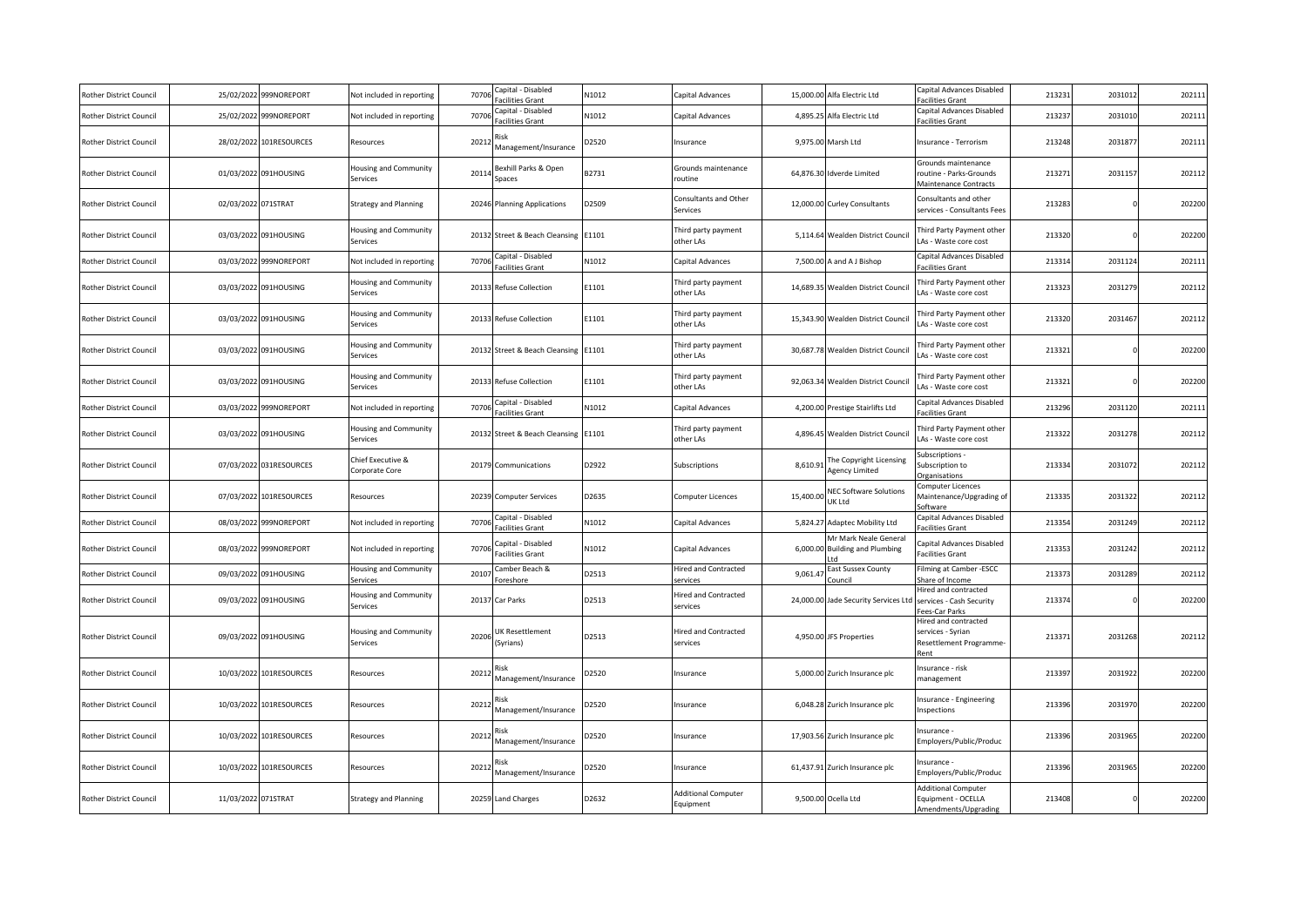| Rother District Council        |                     | 11/03/2022 091HOUSING   | Housing and Community<br>Services        | 20114 | Bexhill Parks & Open<br>Spaces                        | D2635 | Computer Licences                          |           | 4,600.00 Kogitas (MCPC) Limited                              | Computer Licences - PARKS-<br>Computer Modules<br>icence/Support                       | 213406 | 203128  | 202112 |
|--------------------------------|---------------------|-------------------------|------------------------------------------|-------|-------------------------------------------------------|-------|--------------------------------------------|-----------|--------------------------------------------------------------|----------------------------------------------------------------------------------------|--------|---------|--------|
| Rother District Council        |                     | 14/03/2022 101RESOURCES | Resources                                | 2020  | Reliefs & Benefits-<br>Housing Benefit                | D2513 | <b>Hired and Contracted</b><br>services    |           | 7,200.00 Branch and Lee                                      | Hired and contracted<br>services Subsidy<br>consultancy                                | 213415 | 2031351 | 202112 |
| <b>Rother District Council</b> |                     | 14/03/2022 101RESOURCES | Resources                                |       | 20216 Cost Of Collection                              | D2635 | Computer Licences                          |           | 8,000.00 Destin Solutions Ltd                                | Computer Licences - New<br>Computer Software                                           | 213412 | 2031518 | 20211  |
| Rother District Council        | 14/03/2022          | 999NOREPORT             | Not included in reporting                | 70706 | Capital - Disabled<br>acilities Grant                 | N1012 | Capital Advances                           | 25,986.86 | East Sussex County                                           | Capital Advances Disabled<br>Facilities Grant                                          | 21341  | 2031300 | 202112 |
| <b>Rother District Council</b> |                     | 14/03/2022 999NOREPORT  | Not included in reporting                | 70718 | Capital - Sidley<br><b>Recreation Ground</b>          | N1003 | Construction/Conversion                    |           | 83,711.00 Canvas Spaces Ltd                                  | Construction/Conversion<br>Capital-Contract Payments<br>General                        | 213420 | 2031422 | 202112 |
| Rother District Council        |                     | 14/03/2022 999NOREPORT  | Not included in reporting                | 7071  | Capital - Sidley<br><b>Recreation Ground</b>          | N1003 | Construction/Conversion                    | 88,856.85 | <b>Trinity Civil Engineering</b><br>Ltd                      | Construction/Conversion<br>Capital-Contract Payments<br>ieneral                        | 213418 | 2031326 | 202112 |
| Rother District Council        |                     | 14/03/2022 101RESOURCES | Resources                                | 2021  | Reliefs & Benefits-Council<br><b>Tax Benefit</b>      | D2513 | Hired and Contracted<br>services           | 4,750.00  | Hastings Advice and<br><b>Representation Centre</b><br>HARC) | lired and contracted<br>ervices SLA Contribution                                       | 213424 | 2031349 | 202112 |
| Rother District Council        | 15/03/2022          | 999NOREPORT             | Not included in reporting                | 70706 | Capital - Disabled<br>Facilities Grant                | N1012 | Capital Advances                           | 5,000.00  | Graham Batehup                                               | Capital Advances Disabled<br>acilities Grant                                           | 213460 | 2031429 | 202112 |
| Rother District Council        |                     | 15/03/2022 999NOREPORT  | Not included in reporting                | 7071  | Capital - Grants Halls and<br>Community Projects      | N1011 | Capital Grants                             |           | 7,500.00 Biffa Waste Services Ltd                            | apital Grants -<br>Community Grants Scheme                                             | 213452 | 2031358 | 202112 |
| Rother District Council        | 17/03/2022          | 999NOREPORT             | Not included in reporting                | 70706 | Capital - Disabled<br>Facilities Grant                | N1012 | Capital Advances                           | 6,569.83  | Hedley Visick Ltd                                            | Capital Advances Disabled<br>acilities Grant                                           | 213483 | 203143  | 202112 |
| Rother District Council        | 17/03/2022          | 999NOREPORT             | Not included in reporting                | 70706 | Capital - Disabled<br>Facilities Grant                | N1012 | Capital Advances                           | 6,894.45  | A and A J Bishop                                             | Capital Advances Disabled<br>acilities Grant                                           | 21348  | 203143  | 20211  |
| Rother District Council        | 17/03/2022          | 999NOREPORT             | Not included in reporting                | 7070  | Capital - Disabled<br>Facilities Grant                | N1012 | Capital Advances                           |           | 4,800.04 Prestige Stairlifts Ltd                             | Capital Advances Disabled<br>acilities Grant                                           | 213492 | 2031434 | 202112 |
| Rother District Council        |                     | 22/03/2022 101RESOURCES | Resources                                | 20207 | Reliefs & Benefits-<br>Housing Benefit                | D2639 | Departmental Systems                       | 44,529.86 | Capita Business Services<br>_td                              | Departmental Systems<br>Software for Academy<br>vstem                                  | 213522 | 2031493 | 202112 |
| Rother District Council        |                     | 22/03/2022 101RESOURCES | Resources                                |       | 20216 Cost Of Collection                              | D2639 | Departmental Systems                       | 44,529.8  | Capita Business Services<br>ht I                             | epartmental Systems -<br>Software for Academy<br>ystem                                 | 213522 | 2031493 | 202112 |
| Rother District Council        | 22/03/2022 071STRAT |                         | <b>Strategy and Planning</b>             |       | 20249 Planning Appeals                                | D2513 | Hired and Contracted<br>services           | 182,500.0 | xigo Project Solutions                                       | Hired and contracted<br>ervices - Appeal Costs                                         | 21352  | 203152  | 202112 |
| Rother District Council        |                     | 23/03/2022 041ENVIRON   | <b>Environmental Services</b>            | 20280 | Covid 19 RHSS Reopening<br><b>High Streets Safely</b> | D2513 | <b>Hired and Contracted</b><br>services    |           | 14,500.00 Deyton Bell ltd                                    | Hired and Contracted<br>Services - Welcome Back<br>Fund Grant associated<br>xpenditure | 213531 | 2031563 | 202112 |
| <b>Rother District Council</b> |                     | 24/03/2022 031RESOURCES | Chief Executive &<br>Corporate Core      | 20171 | Human Resources                                       | D2922 | Subscriptions                              |           | 5,250.00 South East Employers                                | Subscriptions -<br>Subscription to<br><b>Organisations</b>                             | 213539 |         | 202200 |
| Rother District Council        |                     | 24/03/2022 031RESOURCES | Chief Executive &<br>Corporate Core      |       | 20182 Legal Services                                  | E1101 | Third party payment<br>other LAs           |           | 29,988.32 Wealden District Council                           | hird party payment other<br>LAs - legal counsel costs to<br>vealden-shared cost        | 213540 |         | 202200 |
| <b>Rother District Council</b> |                     | 28/03/2022 101RESOURCES | Resources                                |       | 20222 Accountancy                                     | D2922 | Subscriptions                              |           | 5,220.00 CIPFA Business Ltd                                  | ubscriptions -<br>Subscription to<br><b>Organisations</b>                              | 213581 | 2031724 | 202112 |
| Rother District Council        |                     | 28/03/2022 101RESOURCES | Resources                                |       | 20213 Procurement Strategy                            | E1101 | Third party payment<br>other LAs           |           | 35,000.00 Wealden District Council                           | hird party payment other<br>As - East Sussex Hub                                       | 213583 |         | 202200 |
| Rother District Council        | 28/03/2022          | 999NOREPORT             | Not included in reporting                | 70762 | Capital - Bexhill<br>Promenade Shelter One            | D2513 | Hired and Contracted<br>services           | 46,220.00 | CMJ Joinery (Southern)<br>_td                                | lired and Contracted<br>ervices S106 payment to<br>other organisation                  | 213562 |         | 202200 |
| Rother District Council        | 29/03/2022          | 031RESOURCES            | Chief Executive &<br>Corporate Core      | 2017  | Communications-<br>Postages                           | D2627 | County Courier service                     | 5,102.0   | East Sussex County<br>Council                                | County Courier service -<br>County Courier Service                                     | 213604 | 2031614 | 20211  |
| Rother District Council        | 29/03/2022 071STRAT |                         | <b>Strategy and Planning</b>             | 2025  | ocal Development<br>Framework                         | D2513 | <b>Hired and Contracted</b><br>services    | 5,648.96  | East Sussex County<br>Council                                | lired and contracted<br>services - LDF Consultancy                                     | 213589 | 2031620 | 202112 |
| Rother District Council        |                     | 29/03/2022 091HOUSING   | <b>Housing and Community</b><br>Services | 20111 | Rye Sports Centre & Pool B1100                        |       | Repairs to Premises                        |           | 8,944.00 Ascend Lift Services Ltd                            | Repairs to Premises - Lift<br>Repairs/ Maintenance cost                                | 213585 | 2031605 | 202112 |
| Rother District Council        |                     | 29/03/2022 091HOUSING   | <b>Housing and Community</b><br>Services | 20108 | Bexhill Promenade &<br>Foreshore                      | E2302 | Third party payment<br>private contractors | 20,000.00 | CMJ Joinery (Southern)<br>Ltd                                | hird party payment<br>private contractors -<br>Payments to Contractor                  | 213593 |         | 202200 |